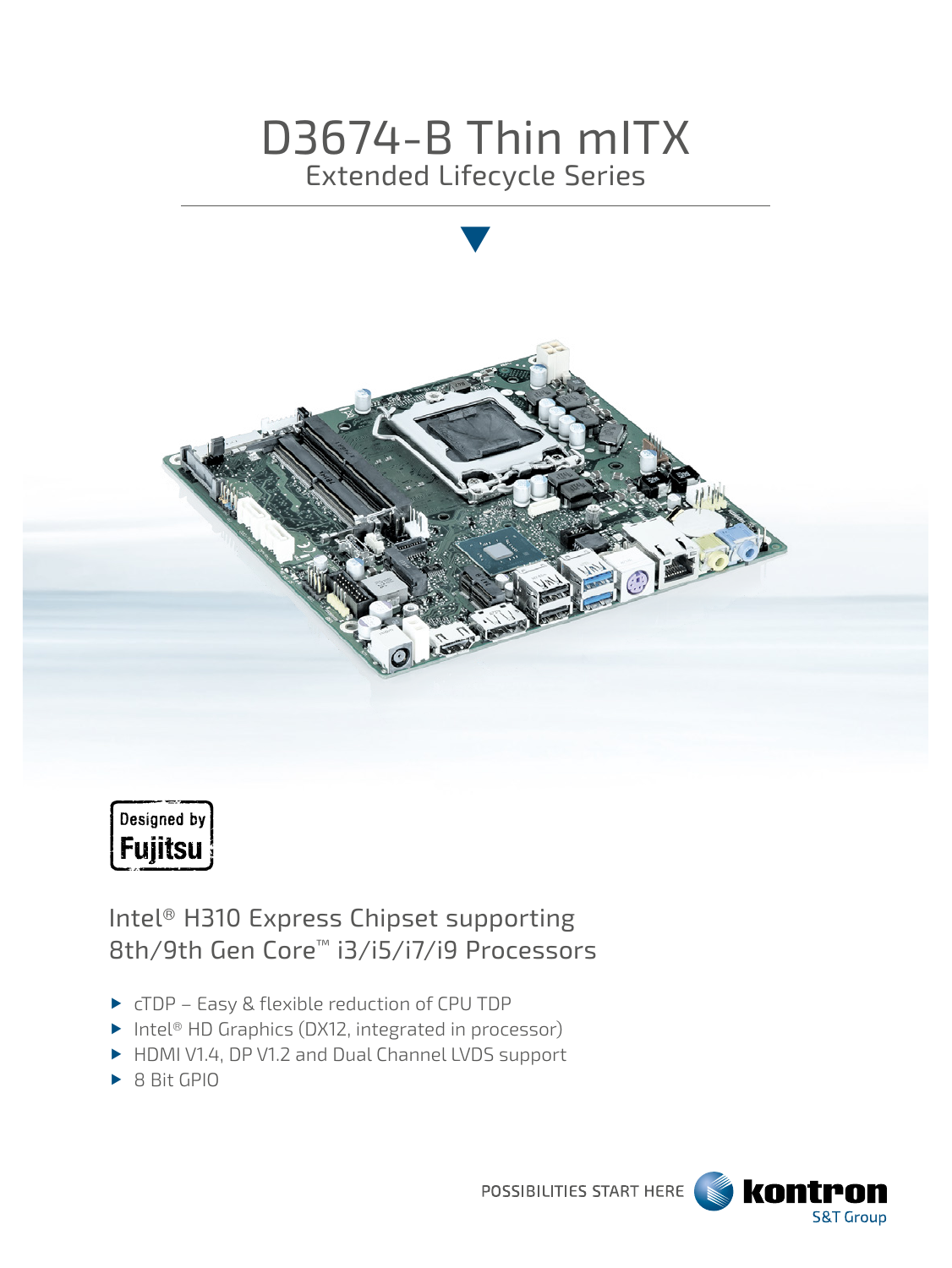# D3674-B Thin mITX Extended Lifecycle Series

The Extended Lifecycle Motherboard D3674-B Thin mITX provides highest performance and functionality for demanding requirements on a small and ultra thin form factor. It supports the Intel® Core™ i9/i7/i5/i3 – (8th/9th Gen) processor series as well as

the Intel® Pentium®/Intel® Celeron® processor series. Despite the limited space on this motherboard, the D3674-B is equipped with connectors for HDMI V1.4, Display Port V1.2, Dual Channel LVDS, LAN and 9x USB (2.0 and 3.1 Gen1).

#### PRODUCT HIGHLIGHTS ь

- Intel® 8th/9th Gen Core™ i processor series
- DDR4 2666 SDRAM memory capacity up to 32GB
- ▶ cTDP Easy & flexible reduction of CPU TDP
- ▶ Intel<sup>®</sup> HD Graphics (DX12, integrated in processor)
- HDMI V1.4, DP V1.2 and Dual Channel LVDS support
- ▶ 8 Bit GPIO & multichannel Audio onboard
- ▶ USB 2.0 and USB 3.1 Gen1 onboard
- ▶ Onboard support for M.2 SSD (PCIe x4 based M.2 2280)
- ▶ Onboard support for M.2 WLAN/Bluetooth (M.2 2230)
- Realtek GbE LAN onboard
- Intel integrated TPM V2.0 onboard
- ▶ Dual-Range DC Power Supply 12 V/19-24 V

HW Watchdog onboard

 Motherboard operating temperature range (chassis inside) 10 °C - 50 °C



## TECHNICAL INFORMATION

| <b>SYSTEM</b>                  | <b>PROCESSOR</b><br><b>CHIPSET</b><br><b>MEMORY</b> | Intel® Core™ i9/i7/i5/i3 (8th/9th Gen) processor series*<br>Intel® Pentium®/Intel Celeron® processor series<br>Socket LGA1151, max. 65 W TDP<br>(For details on supported processors please refer to Kontron FTP Server)<br>Intel <sup>®</sup> H310 Express Chipset<br>2x SO DIMM Socket (1.2 V), max. 32 GByte, Dual Channel,<br>DDR4 - 2666 (CL19)/DDR4 - 2400 (CL17) SDRAM, unbuffered, non-ECC<br>Effective memory speed depends on installed processor |
|--------------------------------|-----------------------------------------------------|-------------------------------------------------------------------------------------------------------------------------------------------------------------------------------------------------------------------------------------------------------------------------------------------------------------------------------------------------------------------------------------------------------------------------------------------------------------|
| <b>VIDEO</b>                   | <b>GRAPHICS</b>                                     | Intel <sup>®</sup> HD Graphics (depends on installed processor), DX12<br>1x DisplayPort V1.2<br>1x HDMI V1.4.<br>Dual-Channel 24bit LVDS<br>Max. 2 independent displays                                                                                                                                                                                                                                                                                     |
| <b>AUDIO</b>                   | AUDIO CODEC<br>AUDIO INTERFACE                      | Realtek ALC255<br>5.1-channel, High Definition Audio Codec, 2W@40hm stereo speaker support<br>Line-In / Line-Out<br>Front panel audio (by header)                                                                                                                                                                                                                                                                                                           |
| NETWORK CONNECTION             | <b>ETHERNET</b>                                     | Realtek RTL8111E with 10/100/1000 MBit/s.<br>Wake-on-LAN (WoL) by interesting Packets, Link Status Change and<br>Magic Packet™, PXE support, BIOS MAC Address Display                                                                                                                                                                                                                                                                                       |
| PERIPHERAL CONNECTION          | <b>USB</b><br><b>SERIAL PORT</b><br>OTHER I/Os      | $2x$ USB $2.0 + 3x$ USB $2.0$ (by header)<br>2x USB 3.1 Gen1 + 2x USB 3.1 Gen1 (by header)<br>1x RS232 (by header)<br>1x 8-bit GPIO (by header) + PS/2 Keyboard                                                                                                                                                                                                                                                                                             |
| <b>STORAGE &amp; EXPANSION</b> | <b>SATA</b>                                         | 1x M.2 2230-Key E (WLAN/Bluetooth)<br>1x M.2 2280-Key M (PCle Storage)<br>$2x$ SATA-600                                                                                                                                                                                                                                                                                                                                                                     |
| <b>POWER</b>                   | <b>INPUT VOLTAGE</b>                                | External DC-in: 19-24 V<br>Internal DC-in: 12 V/19-24 V                                                                                                                                                                                                                                                                                                                                                                                                     |

\* Appropriate BIOS version supporting CoffeeLake-Refresh processors required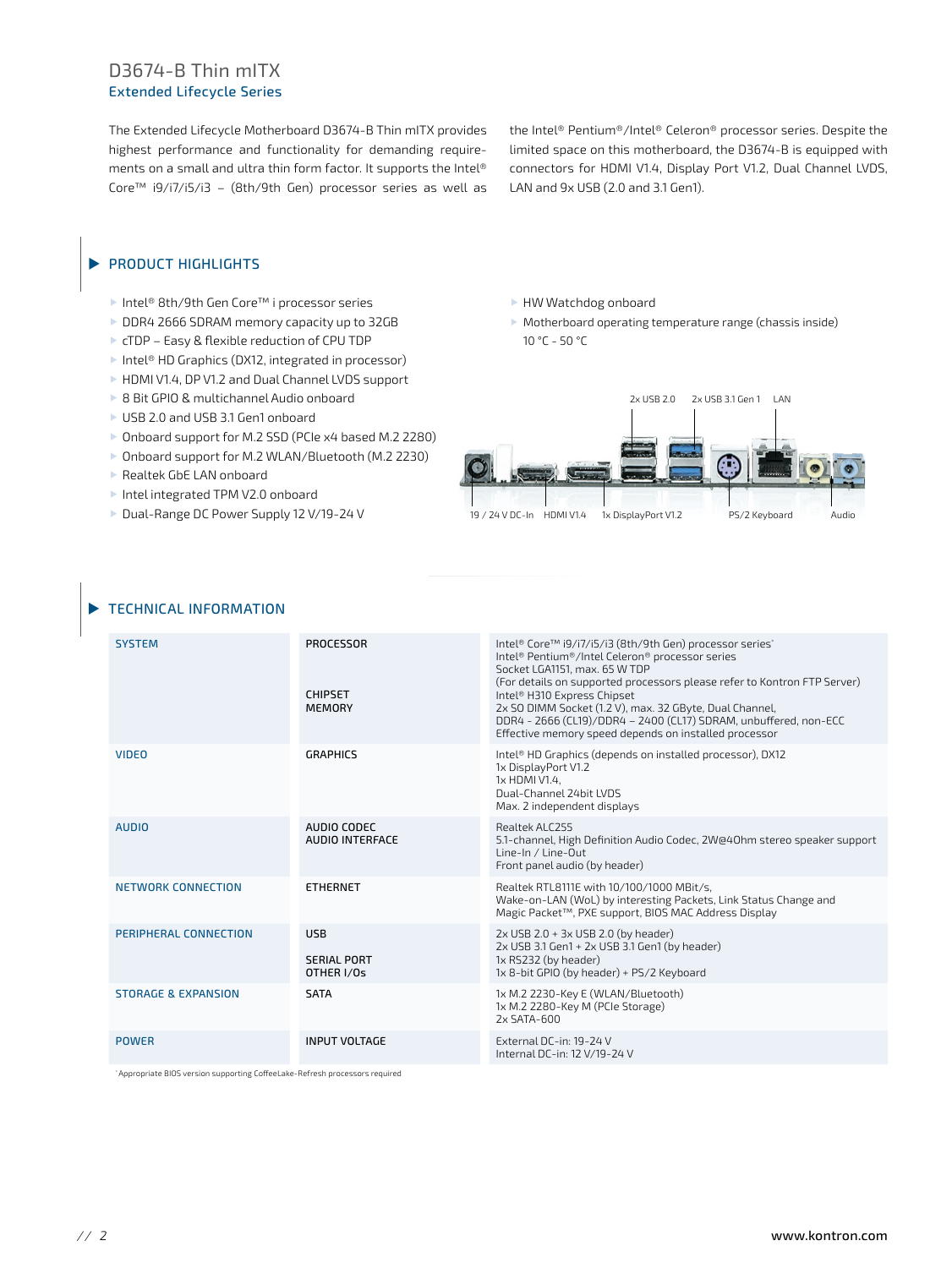# TECHNICAL INFORMATION

| <b>FIRMWARE</b>                                  | <b>BIOS</b><br><b>WATCHDOG</b><br><b>REAL TIME CLOCK</b><br><b>TPM</b>                                                                                                                                                                    | AMI Aptio 5.x (UEFI) BIOS modified and adapted by Fujitsu Technology<br>Solutions; Recovery BIOS, SM-BIOS (DMI), BIOS and CPU Microcode Update,<br>Quick Boot, Logo Boot, Quiet Boot, Plug & Play, Automatic DRAM Configura-<br>tion, BIOS Support for S.M.A.R.T., Advanced Power Management, ACPI S3/S4,<br>Wake on time from S5. Boot support for M.2 SSD (PCIe x4-based M.2, NVME)<br>BIOS integrated HW Diagnostic Tool, Watchdog Support No legacy OS<br>support, no MBR installation<br>BIOS POST-/BIOS BOOT-/OS-HW Watchdog<br>Integrated<br>Intel Integrated TPM V2.0 (Infineon TPM module optional) |
|--------------------------------------------------|-------------------------------------------------------------------------------------------------------------------------------------------------------------------------------------------------------------------------------------------|--------------------------------------------------------------------------------------------------------------------------------------------------------------------------------------------------------------------------------------------------------------------------------------------------------------------------------------------------------------------------------------------------------------------------------------------------------------------------------------------------------------------------------------------------------------------------------------------------------------|
| <b>SYSTEM CONTROL &amp;</b><br><b>MONITORING</b> | <b>FP HEADER</b><br><b>SECURITY</b>                                                                                                                                                                                                       | 1x Front Panel header (Power Button, Reset Button, Power LED, HDD LED)<br>Recovery BIOS, System and BIOS Password, Boot Sequence Control, Serial-/<br>USB- Port Access Protection, Boot Sector Virus Warning, Write Protection for<br>Flash BIOS, EraseDisk (BIOS Feature), Intel integrated TPM V2.0, optional<br>Infineon TPM module (TCG compliant, socket prepared)                                                                                                                                                                                                                                      |
| <b>COOLING</b>                                   | <b>FAN</b>                                                                                                                                                                                                                                | 1x CPU-Fan (4Pin-Header, PWM)<br>1x System-Fan (4Pin-Header, PWM)                                                                                                                                                                                                                                                                                                                                                                                                                                                                                                                                            |
| <b>SOFTWARE</b>                                  | <b>OS SUPPORT</b>                                                                                                                                                                                                                         | MS Windows 10<br>Linux-64<br>Important Note: Legacy OS/MBR installation (DOS, MS Windows 7, )<br>is not supported                                                                                                                                                                                                                                                                                                                                                                                                                                                                                            |
| <b>MECHANICAL</b>                                | DIMENSIONS (L x W)                                                                                                                                                                                                                        | Thin mITX: 6.7" x 6.7" (170 x 170 mm)                                                                                                                                                                                                                                                                                                                                                                                                                                                                                                                                                                        |
| <b>CERTIFICATION</b>                             | <b>EMC &amp; SAFETY</b>                                                                                                                                                                                                                   | CE Class B. FCC-B verified<br>Safety Testreport acc. EN 62368-1                                                                                                                                                                                                                                                                                                                                                                                                                                                                                                                                              |
| <b>SPECIAL FEATURES</b>                          | <b>CTDP</b><br><b>SILENT FAN</b><br><b>SYSTEM GUARD</b><br><b>RECOVERY BIOS</b><br><b>DESK UPDATE</b><br><b>MULTI BOOT</b><br><b>HDD PASSWORD</b><br><b>ALWAYS ON</b><br><b>NEVER OFF</b><br>CSA / UL COMPLIANCE<br><b>FCC COMPLIANCE</b> | Easy and flexible reduction of CPU TDP (BIOS Setup) down to 10W TDP<br>Independent temperature related processor fan and system fan supervision<br>View Silent Fan features<br>Restores a corrupted BIOS<br>Simple driver update with Driver & Utilities DVD<br>Comfortable boot from any boot device<br>Access protection for disk drives<br>Reliable power-on whenever voltage is connected<br>Option to prevent the system from being shut down<br>Upon request: cTÜVus acc. IEC62368-1<br>FCC-B verified                                                                                                 |

# **POWER SUPPLY REQUIREMENTS**

| <b>SOURCE</b>                 | <b>VOLTAGE</b> | MIN. PS LOAD | MAX. VOLTAGE<br><b>TOLERANCE</b> | <b>MOTHERBOARD</b><br><b>CAPACITIVE LOAD</b> | <b>MOTHERBOARD</b><br><b>MAX. CURRENT</b> |
|-------------------------------|----------------|--------------|----------------------------------|----------------------------------------------|-------------------------------------------|
| External connector            | 19-24 V        | 0A           | + 10%/- 15%                      | $200 \mu F$                                  | max. 10 A<br>max. 130 W <sup>**</sup>     |
| Internal (2 pin)<br>connector | 19-24 V        | 0 A          | + 10%/- 15%                      | $200 \mu F$                                  | max. 8A<br>max. 130 W**                   |
| Internal (4 pin)<br>connector | $+12V$         | 0 A          | ± 5%                             | 1.500 µF                                     | max. 12 A<br>max. 144 W                   |

For onboard components (worst case incl. processor, memory and any attached internal and external devices like M.2 devices, SATA devices, LVDS panels, USB devices.

 $\cdot \cdot$  LVDS backlight (19/24V) not included in 130W limit. See TechNotes document for further details.<br>Possible surge current (CPU Turbo mode) must be considered for system design!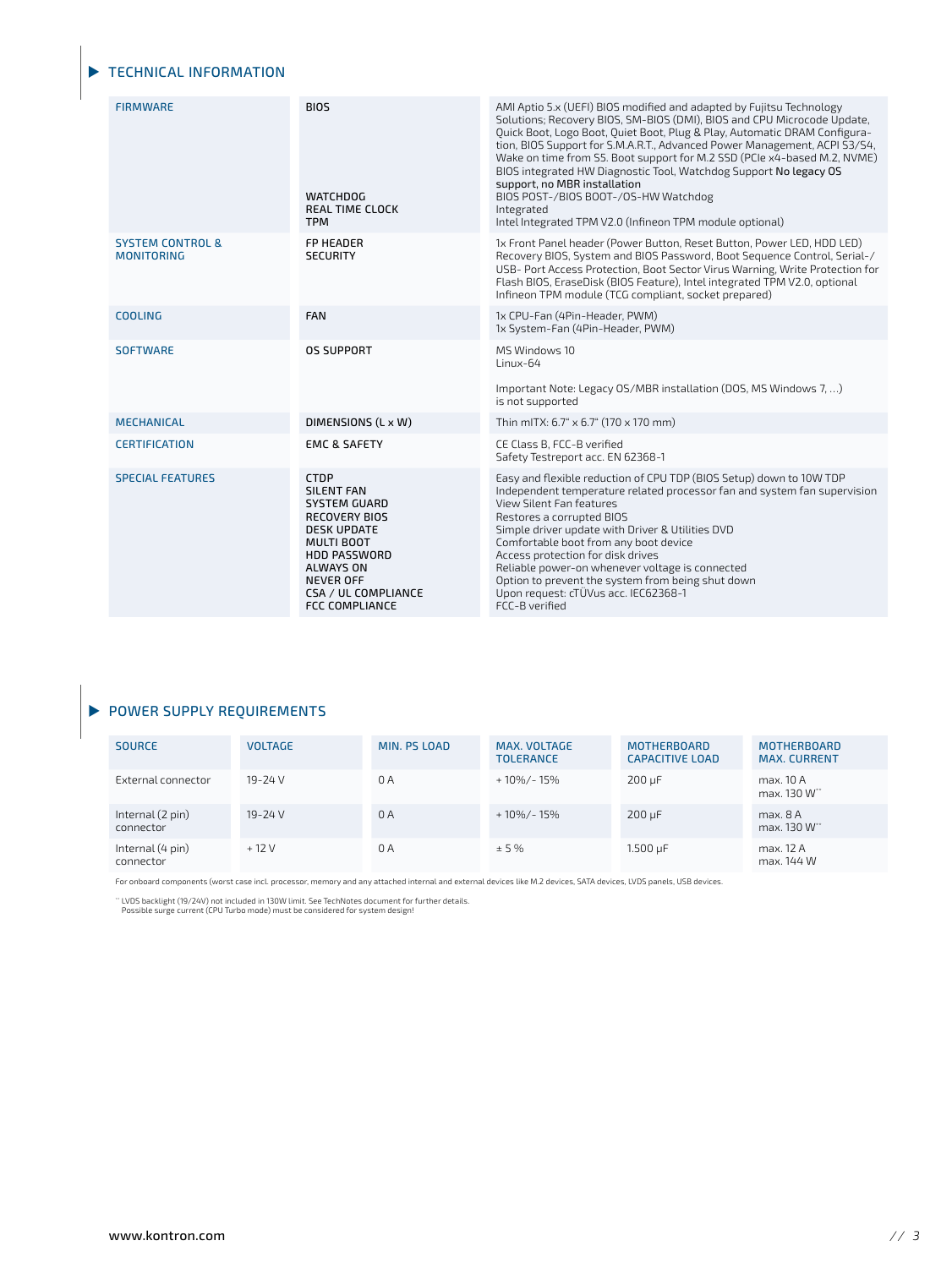## **TECHNICAL INFORMATION**

| <b>FEATURES</b>            | Chipset<br><b>Board Size</b><br>DP V1.2 / 2nd DP V1.2 / LVDS / HDMI 1.4 / eDP<br>Buzzer / int. Speaker Support (stereo) / 5.1 Multichannel Audio<br>LAN Gbit / 100 Mbit / 10 Mbit / WoL / LAN Boot<br>iAMT 12.0 vPro / Intel Standard Manageability / DASH V1.1<br>SATA / RAID / eSATA-Support / mSATA / M.2 SSD (PCIe)<br>USB 2.0 / USB 3.1 gen1 / USB 3.1 gen2<br>FAN monitored & controlled PSU / CPU / AUX1 / AUX2<br>TEMP monitored CPU / onboard sensors / external sensor                                                                                                                                                                                                                                     | iH310<br>Thin Mini-ITX<br>$+$ / - / + / + / -<br>$- / + / +$<br>$+$ / + / + / + / +<br>$-/-/-$<br>$+$ / - / + / - / +<br>$+$ / + / -<br>$-$ / + / + / -<br>$+$ / + / - |
|----------------------------|----------------------------------------------------------------------------------------------------------------------------------------------------------------------------------------------------------------------------------------------------------------------------------------------------------------------------------------------------------------------------------------------------------------------------------------------------------------------------------------------------------------------------------------------------------------------------------------------------------------------------------------------------------------------------------------------------------------------|------------------------------------------------------------------------------------------------------------------------------------------------------------------------|
| <b>SPECIAL FEATURES</b>    | Silent Fan / System Guard / cTDP<br>Recovery BIOS / Desk Update / Multi Boot<br>HDD Password / EraseDisk* / TPM V2.0<br>Logo Boot Option<br>High Efficiency Core Voltage Regulator Design<br>BIOS POST- / BIOS Boot- / OS- HW Watchdog<br>Operating Mode 24-7 / 8-5 (hrs per day - days per week)<br>Mainboard operating temperature range (chassis inside)**                                                                                                                                                                                                                                                                                                                                                        | $+$ / + / +<br>$+$ / + / +<br>$+$ / + / +<br>$+$<br>$+$<br>$+$ / + / +<br>$+$ / $-$<br>10 °C - 50 °C                                                                   |
| <b>INTERNAL CONNECTORS</b> | SO DIMM Sockets (DDR4-2666)<br>SATA-600 / mSATA / M.2 SSD 2280 (Key-M, PCIe/NVME)<br>M.2 2230 (Key-E, PCIe & USB2.0 for WLAN/Bluetooth)<br>Frontpanel Audio (9-Pin, HD Audio)<br>USB 2.0 channels / USB 3.1 Gen1 channels / USB 3.1 Gen2 / USB Stick<br>Serial (COM1, RS232)/ Parallel Port Connector<br>LVDS / LVDS Backlight / Embedded DisplayPort<br>FAN PSU / CPU (PWM) / AUX1 (PWM) / AUX2<br>Intrusion (Case Open) / GPIO (8Bit) / SMBus (Case Temp.)<br>Internal Stereo Speakers header / DMIC header (digital microphone)<br>Front Panel (Power Switch, Reset Switch, LEDs, Intel 10 pin header)<br>Onboard SATA Drive Power Connector<br>Onboard (internal) DC-In Connector 12 V (4 pin) / 19-24 V (2 pin) | 2<br>$2/-/1$<br>$\mathbf{1}$<br>$3/2/-/ -$<br>$1/-$<br>$1/1/-$<br>0/1/1/0<br>$1/1/-$<br>1/1<br>$\mathbf{1}$<br>$\mathbf{1}$<br>1/1                                     |
| <b>EXTERNAL CONNECTORS</b> | DVI-I / DVI-D / DisplayPort V1.2 / HDMI V1.4<br>Audio Mic. In / Line in / Line out (or driver configuration)<br>LAN (RJ-45)<br>PS/2 Mouse / Keyboard<br>USB 2.0 / USB 3.1 Gen1 / USB 3.1 Gen2<br>DC-In connector (external input) 19-24V @ 10A max.                                                                                                                                                                                                                                                                                                                                                                                                                                                                  | $-/-/1/1$<br>$-71/1$<br>$\mathbf{1}$<br>$- / +$<br>2/2/0<br>$\mathbf{1}$                                                                                               |

\*) Planned for factory shipments from 06/2019 \*\*) Forced cooling required, see technical documentation for details